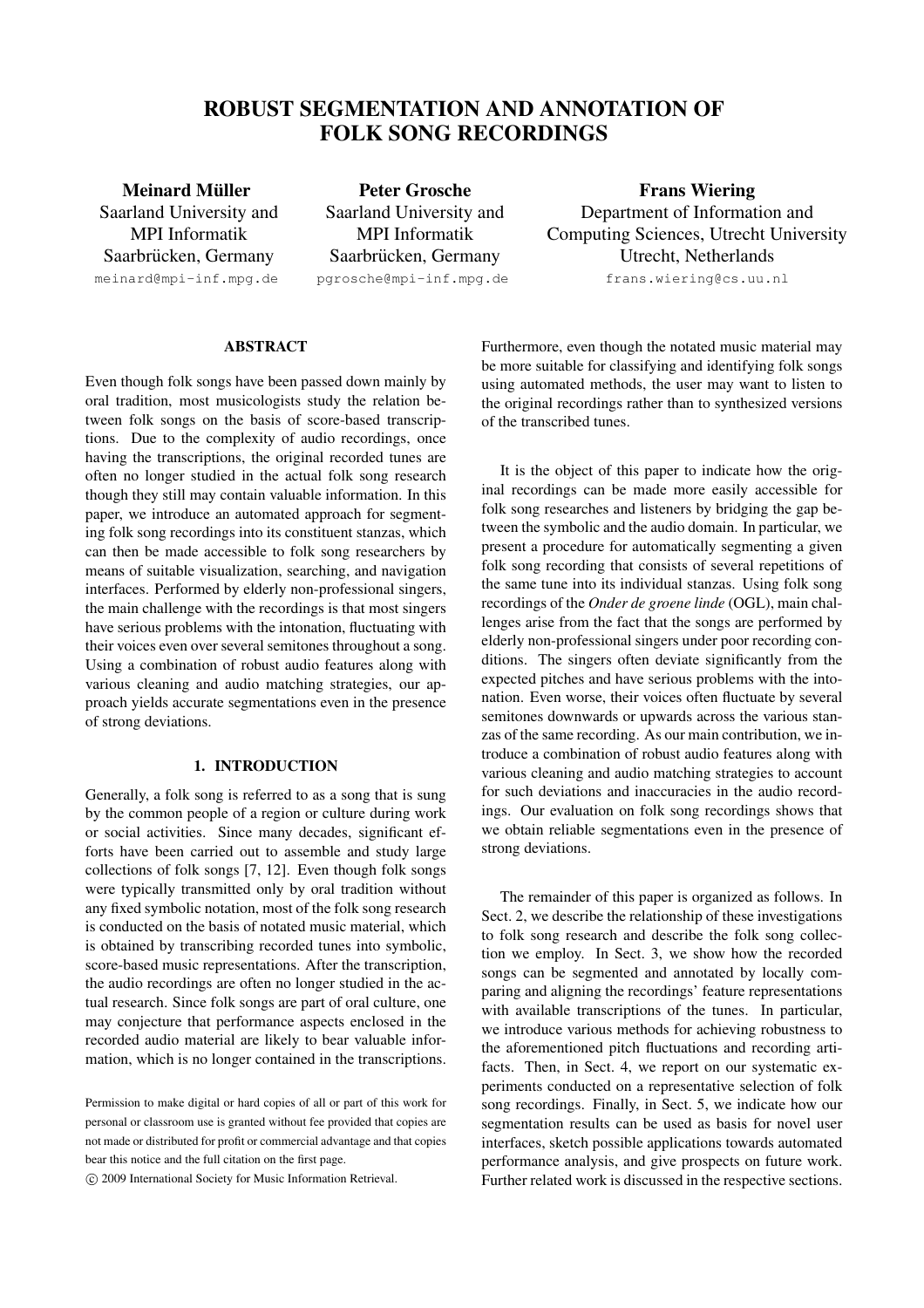#### **2. FOLK SONG RESEARCH**

Folk song reseach has been carried out from many different perspectives. An important problem is to reconstruct and understand the genetic relation between variants of folk songs [12]. Furthermore, by systematically studying entire collections of folk songs, researchers try to discover musical connections and distinctions between different national or regional cultures [7]. To support such research, several databases of encoded folk song melodies have been assembled, the best known of which is the Essen folk song database,  $\frac{1}{1}$  which currently contains roughly 20000 folk songs from a variety of sources and cultures. This collection has also been widely used in MIR research.

Even though folk songs have been passed down mainly by oral tradition, most of the folk song research is conducted on the basis of notated music material. However, various folk song collections contain a considerable amount of audio data, which has not yet been explored at a larger scale. One of these collections is *Onder de groene linde* (OGL), which is part of the *Nederlandse Liederenbank* (NLB). The OGL collection comprises several 7277 Dutch folk song recordings along with song transcriptions as well as a rich set of metadata.<sup>2</sup> This metadata includes date and location of recording, information about the singer, and classification by (textual) topic. OGL contains 7277 recordings, which have been digitized as MP3 files. Nearly all of recordings are monophonic, and the vast majority is sung by elderly solo female singers. When the collection was assembled, melodies were transcribed on paper by experts. Usually only one strophe is given in music notation, but variants from other strophes are regularly included. The transcriptions are somewhat idealized: they tend to represent the presumed intention of the singer rather than the actual performance. For about 2500 melodies, transcribed stanzas are available in various symbolic formats including LilyPond, <sup>3</sup> from which MIDI representations have been generated (with a tempo set at 120 BPM for the quarter note).

An important step in unlocking such collections of orally transmitted folk songs is the creation of contentbased search engines. The creation of such a search engine is an important goal of the WITCHCRAFT project [8]. The engines should enable a user to search for encoded data using advanced melodic similarity methods. Furthermore, it should also be possible to not only visually present the retrieved items, but also to supply the corresponding audio recordings for acoustic playback. One way of solving this problem is to create robust alignments between retrieved encodings (for example in MIDI format) and the audio recordings. The segmentation and annotation procedure described in the following section exactly accomplishes this task.



**Figure 1**. Representations of the beginning of the first stanza of NLB73626 **(a)** Score representation. **(b)** Chromagram of MIDI representation. **(c)** Smoothed MIDI chromagram (CENS). **(d)** Chromagram of audio recording (CENS). **(e)** F0-enhanced chromagram (see Sect. 3.4).

#### **3. FOLK SONG SEGMENTATION**

In this section, we present a procedure for automatically segmenting a folk song recording that consists of several repetitions of the same tune into its individual stanzas. Here, we assume that we are given a transcription of a reference tune in form of a MIDI file. Recall from Sect. 2 that this is exactly the situation we have with the songs of the OGL collection. In the first step, we transform the MIDI reference as well as the audio recording into a common mid-level representation. Here, we use the well-known chroma representation, which is summarized in Sect. 3.1. On the basis of this feature representation, the idea is to locally compare the reference with the audio recording by means of a suitable distance function (Sect. 3.2). Using a simple iterative greedy strategy, we derive the segmentation from local minima of the distance function (Sect. 3.3). This approach works well as long as the singer roughly follows the reference tune and stays in tune. However, this is an unrealistic assumption. In particular, most singers have significant problems with the intonation. Their voices often fluctuate by several semitones downwards or upwards across the various stanzas of the same recording. In Sect. 3.4, we show how the segmentation procedure can be improved to account for poor recording conditions, intonation problems, and pitch fluctuations.

## **3.1 Chroma Features**

In order to compare the MIDI reference with the audio recordings, we revert to chroma-based music features, which have turned out to be a powerful mid-level representation for relating harmony-based music, see [1, 6, 9, 11].

<sup>1</sup> http://www.esac-data.org/

<sup>&</sup>lt;sup>2</sup> The OGL collection is currently hosted at the Meertens Institute in Amsterdam. The metadata of the songs are available through www. liederenbank.nl

<sup>3</sup> www.lilypond.org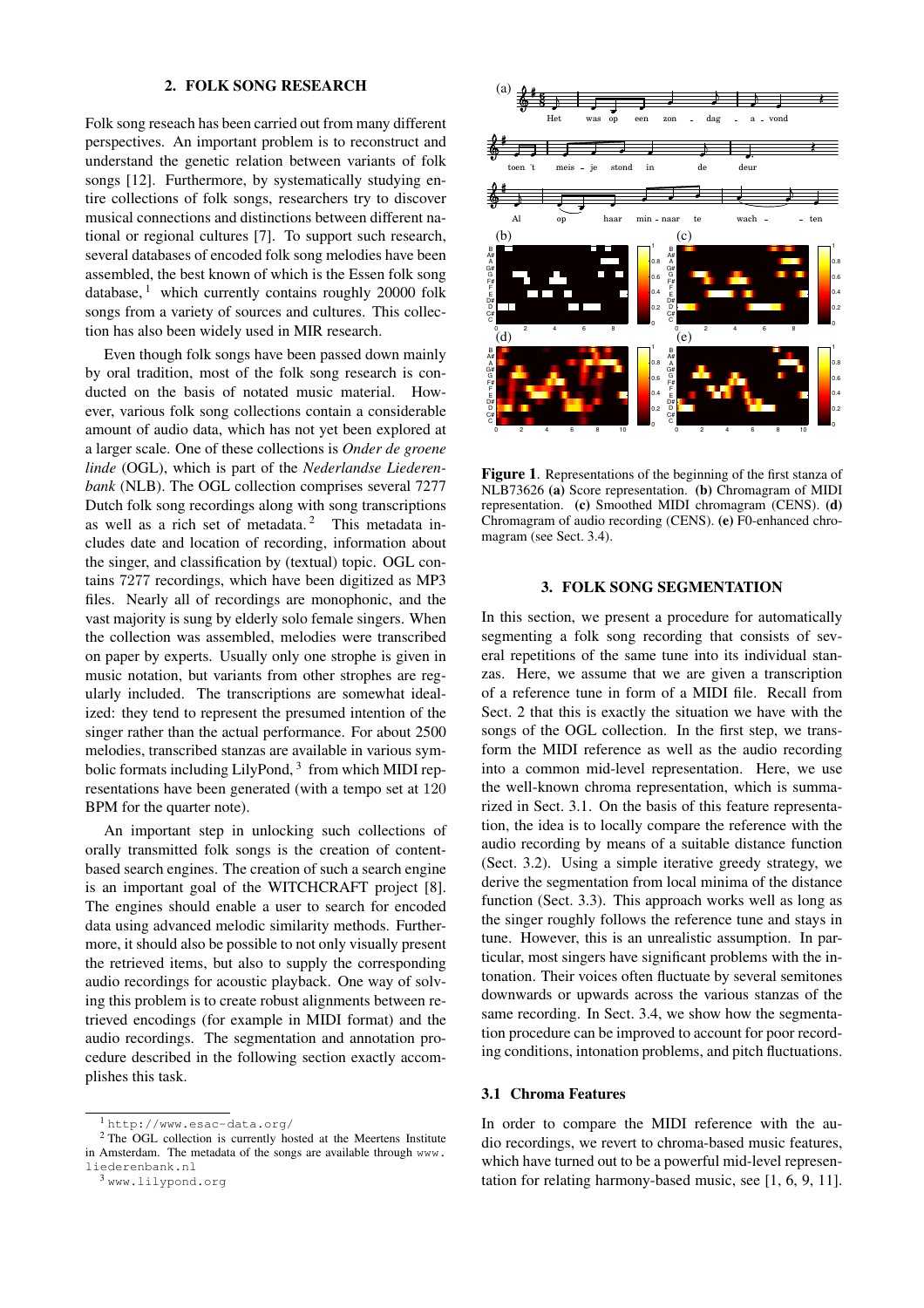

**Figure 2**. Magnitude responses in dB for some of the pitch filters of the multirate pitch filter bank used for the chroma computation. **Top:** Filters corresponding to MIDI pitches  $p \in [69 : 93]$ (with respect to the sampling rate 4410 Hz). **Bottom:** Filters shifted half a semitone upwards.

Here, the chroma refer to the 12 traditional pitch classes of the equal-tempered scale encoded by the attributes  $C, C^{\sharp}, D, \ldots, B$ . Representing the short-time energy content of the signal in each of the 12 pitch classes, chroma features do not only account for the close octave relationship in both melody and harmony as it is prominent in Western music, but also introduce a high degree of robustness to variations in timbre and articulation [1]. Furthermore, normalizing the features makes them invariant to dynamic variations.

It is straightforward to transform a MIDI representation into a chroma representation or chromagram. Using the explicit MIDI pitch and timing information one basically identifies pitches that belong to the same chroma class within a sliding window of a fixed size, see [6]. Fig. 1 shows a score and the resulting MIDI reference chromagram. For transforming an audio recording into a chromagram, one has to revert to signal processing techniques. Most chroma implementations are based on short-time Fourier transforms in combination with binning strategies [1]. In this paper, we revert to chroma features obtained from a pitch decomposition using a multirate pitch filter bank as described in [9]. The employed pitch filters possess a relatively wide passband, while still properly separating adjacent notes thanks to sharp cutoffs in the transition bands, see Fig. 2. Actually, the pitch filters are robust to deviations of up to  $\pm 25$  cents<sup>4</sup> from the respective note's center frequency. The pitch filters will play an important role in Sect. 3.4. Finally, in our implementation, we use a quantized and smoothed version of chroma features referred to as CENS features [9] with a feature resolution of 10 Hz (10 features per second), see (c) and (d) of Fig. 1. For technical details, we refer to the cited literature.

## **3.2 Distance Function**

We now introduce a distance function that expresses the distance of the MIDI reference chromagram with suitable subsegments of the audio chromagram. More precisely, let  $X = (X(1), X(2), \ldots, X(K))$  be the sequence of chroma features obtained from the MIDI reference and



**Figure 3**. **Top:** Distance function ∆ for NLB73626 using original chroma features (gray) and F0-enhanced chroma features (black). **Bottom:** Resulting segmentation.

let  $Y = (Y(1), Y(2), \ldots, Y(L))$  be the one obtained from the audio recording. In our case, the features  $X(k)$ ,  $k \in [1 : K]$ , and  $Y(\ell)$ ,  $\ell \in [1 : L]$ , are normalized 12-dimensional vectors. We define the distance function  $\Delta := \Delta_{X,Y} : [1 : L] \to \mathbb{R} \cup {\infty}$  with respect to X and Y using a variant of dynamic time warping (DTW):

$$
\Delta(\ell) := \frac{1}{K} \min_{a \in [1:\ell]} \Big( \text{DTW}\big(X, Y(a:\ell)\big) \Big), \quad (1)
$$

where  $Y(a : \ell)$  denotes the subsequence of Y starting at index a and ending at index  $\ell \in [1 : L]$ . Furthermore,  $DTW(X, Y(a : \ell))$  denotes the DTW distance between X and  $Y(a : \ell)$  with respect to a suitable local cost measure (in our case, the cosine distance). The distance function  $\Delta$ can be computed efficiently using dynamic programming. For details on DTW and the distance function, we refer to [9]. The interpretation of  $\Delta$  is as follows: a small value  $\Delta(\ell)$  for some  $\ell \in [1 : L]$  indicates that the subsequence of Y starting at index  $a_\ell$  (with  $a_\ell \in [1:\ell]$  denoting the minimizing index in (1)) and ending at index  $\ell$  is similar to X. Here, the index  $a_{\ell}$  can be recovered by a simple backtracking algorithm within the DTW computation procedure. The distance function  $\Delta$  for NLB73626 is shown in Fig. 3 as gray curve. The five pronounced minima of ∆ indicate the endings of the five stanzas of the audio recording.

#### **3.3 Audio Segmentation**

Recall that we assume that a folk song audio recording basically consists of a number of repeating stanzas. Exploiting the existence of a MIDI reference and assuming the repetitive structure of the recording, we apply the following simple greedy segmentation strategy. Using the distance function  $\Delta$ , we look for the index  $\ell \in [1 : L]$  minimizing  $\Delta$  and compute the starting index  $a_{\ell}$ . Then, the interval  $S_1 := [a_\ell : \ell]$  constitutes the first *segment*. The value  $\Delta(\ell)$  is referred to as the *cost* of the segment. To avoid large overlaps between the various segments to be computed, we exclude a neighborhood  $[L_{\ell}: R_{\ell}] \subset [1:L]$ around the index  $\ell$  from further consideration. In our strategy, we set  $L_{\ell} := \max(1, \ell - \frac{2}{3}K)$  and  $R_{\ell} := \min(L, \ell +$  $\frac{2}{3}K$ ), thus excluding a range of two thirds of the reference length to the left as well as to the right of  $\ell$ . To achieve the exclusion, we modify  $\Delta$  simply by setting  $\Delta(m) := \infty$ for  $m \in [L_{\ell}: R_{\ell}]$ . To determine the next segment  $S_2$ ,

<sup>4</sup> The *cent* is a logarithmic unit to measure musical intervals. The semitone interval of the equally-tempered scale equals 100 cents.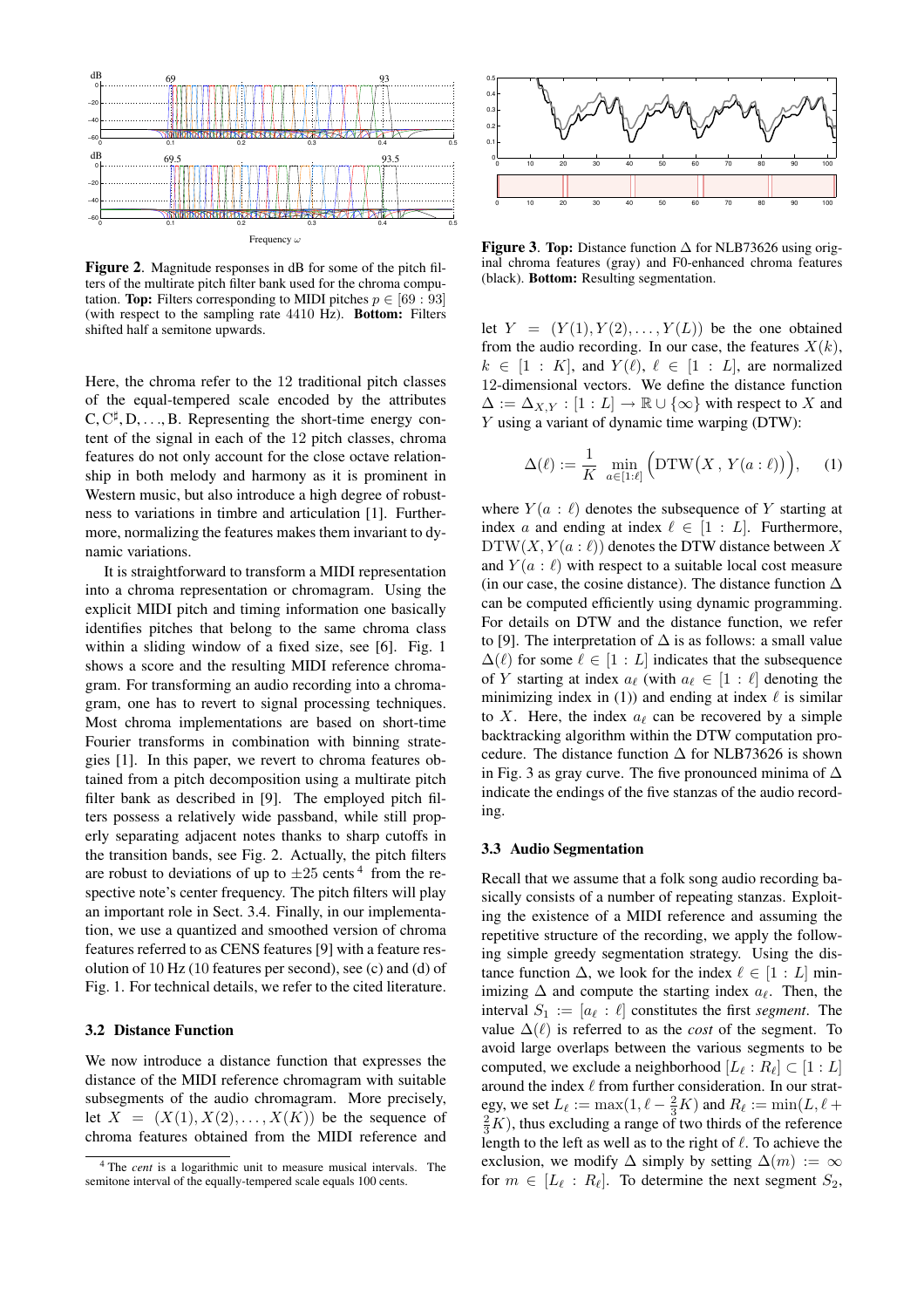the same procedure is repeated using the modified distance function, and so on. This results in a sequence of segments  $S_1, S_2, S_3, \ldots$  The procedure is repeated until all values of the modified  $\Delta$  lie above a suitably chosen *quality threshold*  $\tau > 0$ . Let N denote the number of resulting segments, then  $S_1, S_2, \ldots, S_N$  constitutes the final segmentation result, see Fig. 3 for an illustration.

#### **3.4 Enhancement Strategies**

Recall that the comparison of the MIDI reference and the audio recording is performed on the basis of chroma representations. Therefore, the segmentation algorithm described so far only works well in the case that the MIDI reference and the audio recording are in the same musical key. Furthermore, the singer has to stick roughly to the pitches of the well-tempered scale. Both assumptions are violated for most of the songs. Even worse, the singers often fluctuate with their voice by several semitones within a single recording. This often leads to poor local minima or even completely useless distance functions as illustrated Fig. 4. To deal with local and global pitch deviations as well as with poor recording conditions, we use a combination of various enhancement strategies.

In our first strategy, we enhance the quality of the chroma features similar to [4] by picking only dominant spectral coefficients, which results in a significant attenuation of noise components. Dealing with monophonic music, we can go even one step further by only picking spectral components that correspond to the fundamental frequency (F0). More precisely, we use a modified autocorrelation method as suggested in [3] to the estimate the fundamental frequency for each audio frame. For each frame, we then determine the MIDI pitch having a center frequency that is closest to the estimated fundamental frequency. Next, in the pitch decomposition used for the chroma computation, we assign energy only to the pitch subband that corresponds to the determined MIDI pitch—all other pitch subbands are set to zero within this frame. Finally, the resulting sparse pitch representation is projected onto a chroma representation and smoothed as before, see Sect. 3.1. The cleaning effect on the resulting chromagram, which is also referred to as *F0-enhanced chromagram*, is illustrated by (d) and (e) of Fig. 1.

Even though the folk song recordings are monophonic, the F0 estimation is often not accurate enough in view of applications such as automated transcription. However, using chroma representations, octave errors as typical in F0 estimations become irrelevant. Furthermore, the F0 based pitch assignment is capable of suppressing most of the noise resulting from poor recording conditions. Finally, local pitch deviations caused by the singers' intonation problems as well as vibrato are compensated to a substantial degree. As a result, the desired local minima of the distance function  $\Delta$ , which are crucial in our segmentation procedure, become more pronounced. This effect is also illustrated by Fig. 3.

Next, we show how to deal with global pitch deviations and continuous fluctuation across several semitones. To



**Figure 4.** Distance functions  $\Delta$  (light gray),  $\Delta^{\text{trans}}$  (dark gray), and  $\Delta^{\text{fluc}}$  (black) for the song NLB73286 as well as the resulting segmentations.

| Stanza   1 2 3 4 5 6 7 8 9 10                                                      |  |  |  |  |  |
|------------------------------------------------------------------------------------|--|--|--|--|--|
|                                                                                    |  |  |  |  |  |
| 12 shift 5 5 5 5 4 4 4 4 3 3 3<br>24 shift 5.0 5.0 4.5 4.5 4.0 4.0 3.5 3.5 3.0 3.0 |  |  |  |  |  |

**Table 1**. Shift indices (cyclically shifting the audio chromagrams upwards) used for transposing the various stanzas of the audio recording of NLB73286 to optimally match the MIDI reference, see also Fig. 4. The shift indices are given in semitones (obtained by  $\Delta^{\text{trans}}$ ) and in half semitones (obtained by  $\Delta^{\text{fluc}}$ ).

account for a global difference in key between the MIDI reference and the audio recording, we revert to the observation by Goto [5] that the twelve cyclic shifts of a 12-dimensional chroma vector naturally correspond to the twelve possible transpositions. Therefore, it suffices to determine the shift index that minimizes the chroma distance of the audio recording and MIDI reference and then to cyclically shift the audio chromagram according to this index. Note that instead of shifting the audio chromagram, one can also shift the MIDI chromagram in the inverse direction. The minimizing shift index can be determined either by using averaged chroma vectors as suggested in [11] or by computing twelve different distance functions for the twelve shifts, which are then minimized to obtain a single transposition invariant distance functions. We detail on the latter strategy, since it also solves part of the problem having a fluctuating voice within the audio recording. A similar strategy was used in [10] to achieve transposition invariance for music structure analysis tasks.

We simulate the various pitch shifts by considering all twelve possible cyclic shifts of the MIDI reference chromagram. We then compute a separate distance function for each of the shifted reference chromagrams and the original audio chromagram. Finally, we minimize the twelve resulting distance functions, say  $\Delta^0, \ldots, \Delta^{11}$ , to obtain a single *transposition invariant* distance function ∆<sup>trans</sup> :  $[1 : L] \rightarrow \mathbb{R} \cup {\infty}$ :

$$
\Delta^{\mathrm{trans}}(\ell) := \min_{i \in [0:11]} \left( \Delta^i(\ell) \right). \tag{2}
$$

Fig. 4 shows the resulting function  $\Delta^{\text{trans}}$  for a folk song recording with strong fluctuations. In contrast to the original distance function  $\Delta$ , the function  $\Delta^{\text{trans}}$  exhibits a number of significant local minima that correctly indicate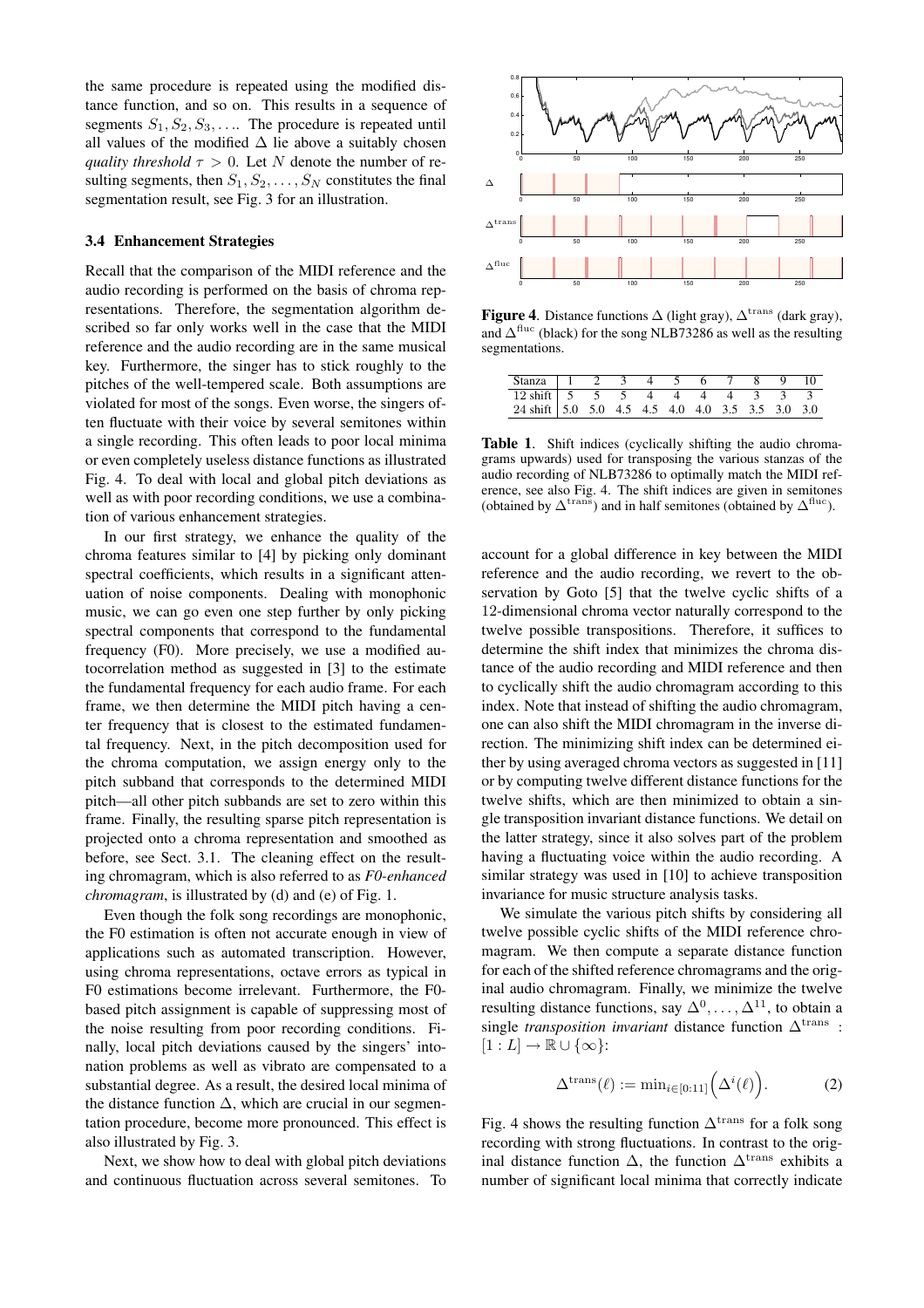the segmentation boundaries of the stanzas.

So far, we have accounted for transpositions that refer to the pitch scale of the equal-tempered scale. However, the above mentioned voice fluctuation are fluent in frequency and do not stick to a strict pitch grid. Recall from Sect. 3.1 that our pitch filters can cope with fluctuations of up to  $\pm 25$  cents. To cope with pitch deviations between 25 and 50 cents, we employ a second filter bank, in the following referred to as *half-shifted filter bank*, where all pitch filters are shifted by half a semitone (50 cents) upwards, see Fig. 2. Using the half-shifted filter bank, one can compute a second chromagram, referred to as *half-shifted chromagram*. A similar strategy is suggested in [4, 11] where generalized chroma representations with 24 or 36 bins (instead of the usual 12 bins) are derived from a short-time Fourier transform. Now, using the original chromagram as well as the half-shifted chromagram in combination with the respective 12 cyclic shifts, one obtains 24 different distance functions in the same way as described above. Minimization over the 24 functions yields a single function  $\Delta^{\text{fluc}}$ referred to as *fluctuation invariant distance function*. The improvements achieved by this novel distance function are illustrated by Fig. 4. Table 1 shows the optimal shift indices derived from the transposition and fluctuation invariant segmentation strategies, where the decreasing indices indicate to which extend the singer's voice rises across the various stanzas of the song.

### **4. EXPERIMENTS**

Our evaluation is based on a dataset consisting of 47 representative folk song recordings selected from the OGL collection, see Sect. 2. The evaluation audio dataset has a total length of 156 minutes, where each of the recorded song consists of 4 to 34 stanzas amounting to a total number of 465 stanzas. The recordings reveal significant deteriorations concerning the audio quality as well as the singer's performance. Furthermore, in various recordings the tunes are overlayed with sounds such as ringing bells, singing birds, or barking dogs, and sometimes the songs are interrupted by remarks of the singers. We manually annotated all audio recordings by specifying the segment boundaries of the stanzas' occurrences in the recordings. Since for most cases the end of a stanza more or less coincides with the beginning of the next stanza and since the beginnings are more important in view of retrieval and navigation applications, we only consider the starting boundaries of the segments in our evaluation. In the following, these boundaries are referred to as *ground truth boundaries*.

To assess the quality of the final segmentation result, we use precision and recall values. To this end, we check to what extent the 465 manually annotated stanzas within the evaluation dataset have been identified correctly by the segmentation procedure. More precisely, we say that a computed starting boundary is a *true positive*, if it coincidences with a ground truth boundary up to a small tolerance given by a parameter  $\delta$  measured in seconds. Otherwise, the computed boundary is referred to as a *false positive*. Furthermore, a ground truth boundary that is not in

| Strategy        | F0   | р     | R     | F     | $\alpha$ |       | $\sim$ |
|-----------------|------|-------|-------|-------|----------|-------|--------|
| Δ               |      | 0.898 | 0.628 | 0.739 | 0.338    | 0.467 | 0.713  |
| Δ               | $^+$ | 0.884 | 0.688 | 0.774 | 0.288    | 0.447 | 0.624  |
| $\Lambda$ trans |      | 0.866 | 0.817 | 0.841 | 0.294    | 0.430 | 0.677  |
| $\Lambda$ trans |      | 0.890 | 0.890 | 0.890 | 0.229    | 0.402 | 0.559  |
| $\Lambda$ fluc  |      | 0.899 | 0.901 | 0.900 | 0.266    | 0.409 | 0.641  |
| $\Lambda$ fluc  |      | 0.912 | 0.940 | 0.926 | 0.189    | 0.374 | 0.494  |
|                 |      |       |       |       |          |       |        |

**Table 2**. Performance measures for various segmentation strategies using the tolerance parameter  $\delta = 2$  and the quality threshold  $\tau = 0.4$ . The second column indicates whether original (−) or F0-enhanced (+) chromagrams are used.

|   | D     | R     | F     | $\tau$ | D     | R     | F     |
|---|-------|-------|-------|--------|-------|-------|-------|
|   | 0.637 | 0.639 | 0.638 | 0.1    | 0.987 | 0.168 | 0.287 |
| 2 | 0.912 | 0.940 | 0.926 | 0.2    | 0.967 | 0.628 | 0.761 |
| 3 | 0.939 | 0.968 | 0.953 | 0.3    | 0.950 | 0.860 | 0.903 |
| 4 | 0.950 | 0.978 | 0.964 | 0.4    | 0.912 | 0.940 | 0.926 |
|   | 0.958 | 0.987 | 0.972 | 0.5    | 0.894 | 0.944 | 0.918 |

**Table 3**. Dependency of the PR-based performance measures on the tolerance parameter  $\delta$  and the quality threshold  $\tau$ . All values refer to  $\Delta$ <sup>fluc</sup> using F0-enhanced chromagrams. Left: PR-based performance measures for various  $\delta$  and fixed  $\tau = 0.4$ . **Right:** PR-based performance measures for various  $\tau$  and fixed  $\delta = 2$ .

a  $\delta$ -neighborhood of a computed boundary is referred to as a *false negative*. We then compute the precision P and the recall R boundary identification task. From these values one obtains the F-measure  $F := 2 \cdot P \cdot R/(P + R)$ .

Table 2 shows the PR-based performance measures of our segmentation procedure using different distance functions with original as well as F0-enhanced chromagrams. In this first experiment, the tolerance parameter is set to  $\delta = 2$  and the quality threshold to  $\tau = 0.4$ . Here, a tolerance of up to  $\delta = 2$  seconds seems to us an acceptable deviation in view of our intended applications. For example, the most basic distance function  $\Delta$  with original chromagrams yields an F-measure of  $F = 0.739$ . Using F0enhanced chromagrams instead of the original ones results in F = 0.774. The best result of F = 0.926 is obtained when using  $\Delta^{\text{fluc}}$  with F0-enhanced chromagrams. Note that all of our introduced enhancement strategies result in an improvement in the F-measure. In particular, the recall values improve significantly when using the transposition and fluctuation-invariant distance functions.

A manual inspection of the segmentation results showed that most of the false negatives as well as false positives are due to deviations in particular at the stanzas' beginnings. The entry into a new stanza seems to be a problem for some of the singers, who need some seconds before getting stable in intonation and pitch. A typical example is NLB72355. Increasing the tolerance parameter  $\delta$ , the PR-based performance measures improve substantially, as indicated by Table 3 (left). For example, using  $\delta = 3$  instead of  $\delta = 2$ , the F-measure increase from  $F = 0.926$ to  $F = 0.953$ . Other sources of error are that the transcriptions sometimes differ significantly from what is actually sung, as is the case for NLB72395. Here, as was already mentioned in Sect. 2, the transcripts represent the presumed intention of the singer rather than the actual performance. Finally, structural differences between the var